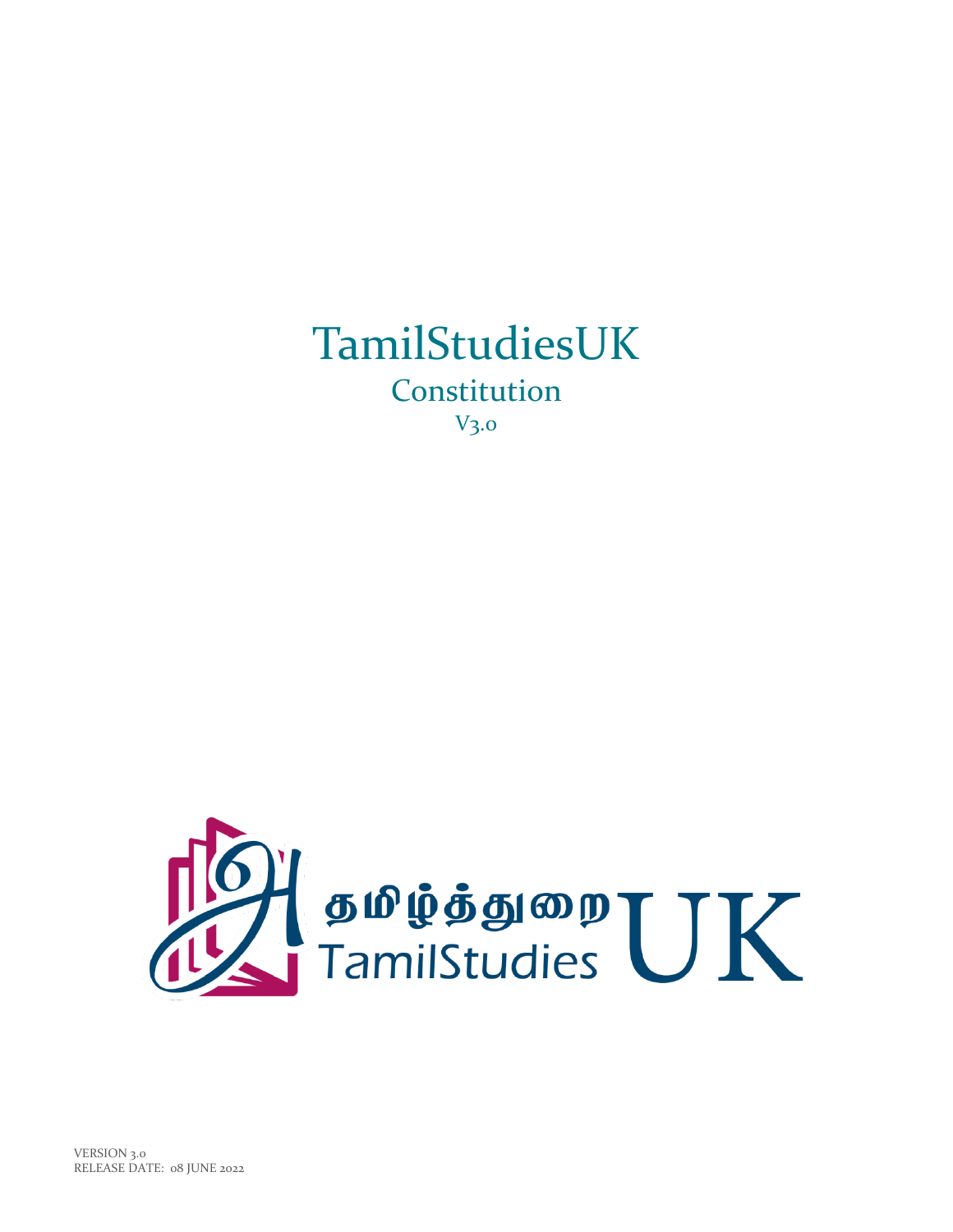# Contents

| 1. |                                              |  |
|----|----------------------------------------------|--|
| 2. |                                              |  |
| 3. |                                              |  |
|    |                                              |  |
|    |                                              |  |
|    |                                              |  |
|    |                                              |  |
|    |                                              |  |
|    |                                              |  |
|    |                                              |  |
|    |                                              |  |
|    |                                              |  |
|    |                                              |  |
|    |                                              |  |
|    |                                              |  |
|    |                                              |  |
|    |                                              |  |
|    |                                              |  |
|    |                                              |  |
|    |                                              |  |
|    |                                              |  |
| 4. | MINUTES SHOULD BE SUBMITTED TO THE EXECUTIVE |  |
|    |                                              |  |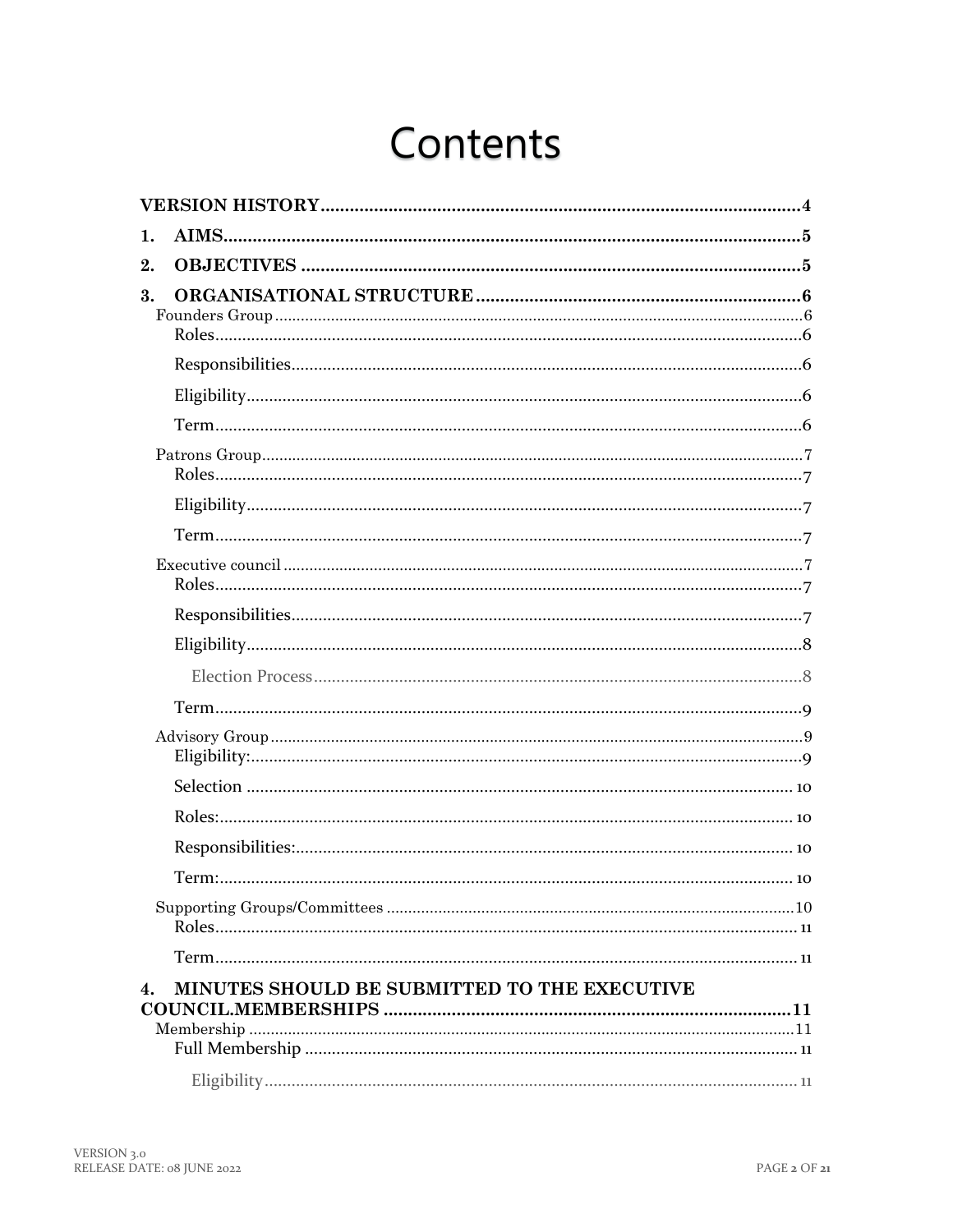| 5. |  |
|----|--|
| 6. |  |
| 7. |  |
|    |  |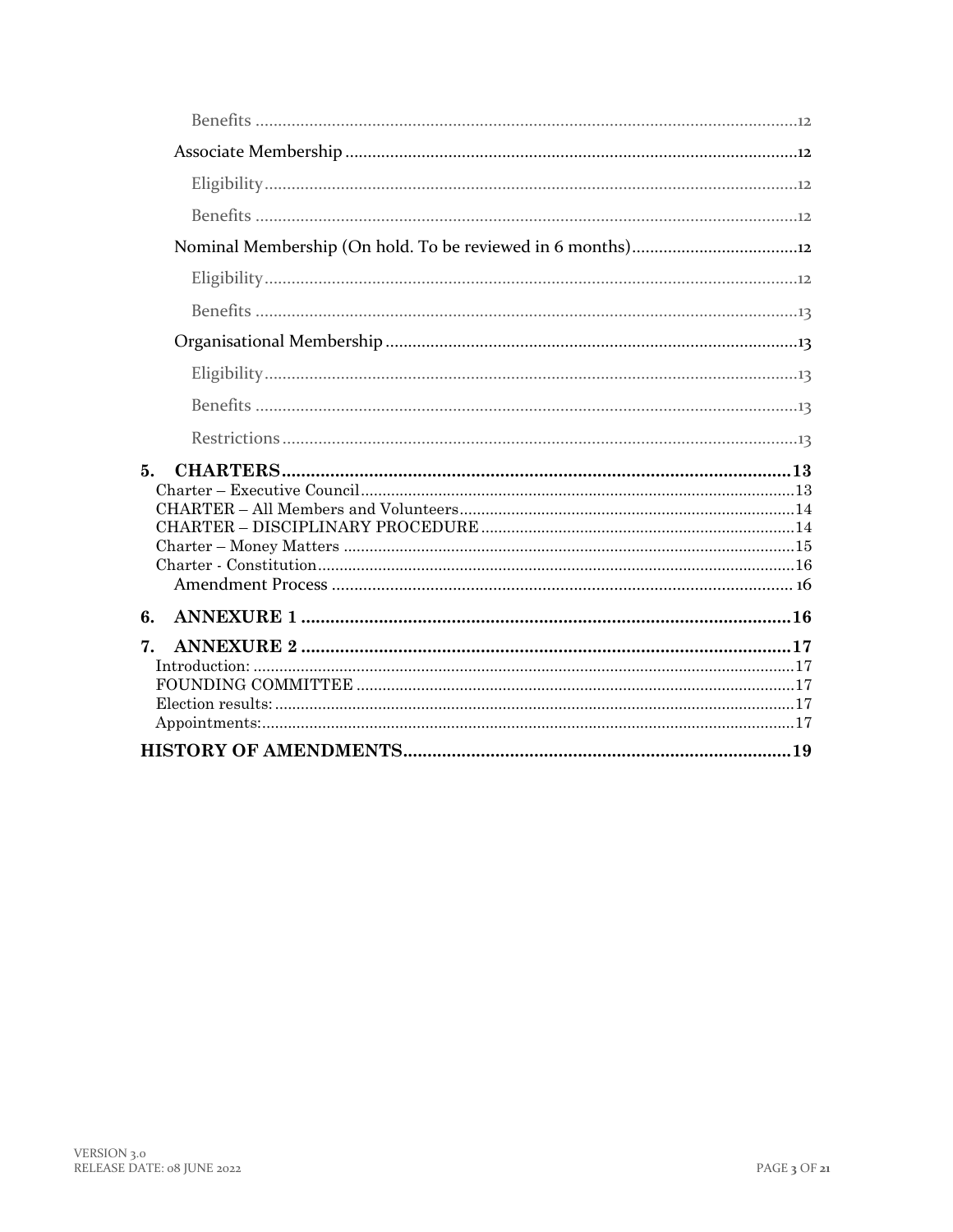# <span id="page-3-0"></span>Version History

| Version | <b>Changes</b>                                             | Approved by<br><b>EC</b> and effected | <b>Comments if any</b>                          |
|---------|------------------------------------------------------------|---------------------------------------|-------------------------------------------------|
|         |                                                            | date                                  |                                                 |
| 1.2     | Initial version of the<br>constitution                     | 20 MARCH 2018                         | <b>Initial Version</b>                          |
| 2.0     | Updated by the new executive<br>council (2019-2020)        | 26 MAY 2020                           | Completely revamped.                            |
| 3.0     | Updated sub-committee roles,<br>and disciplinary procedure | 08 JUNE 2022                          | Policy committee<br>approved on 05 June<br>2022 |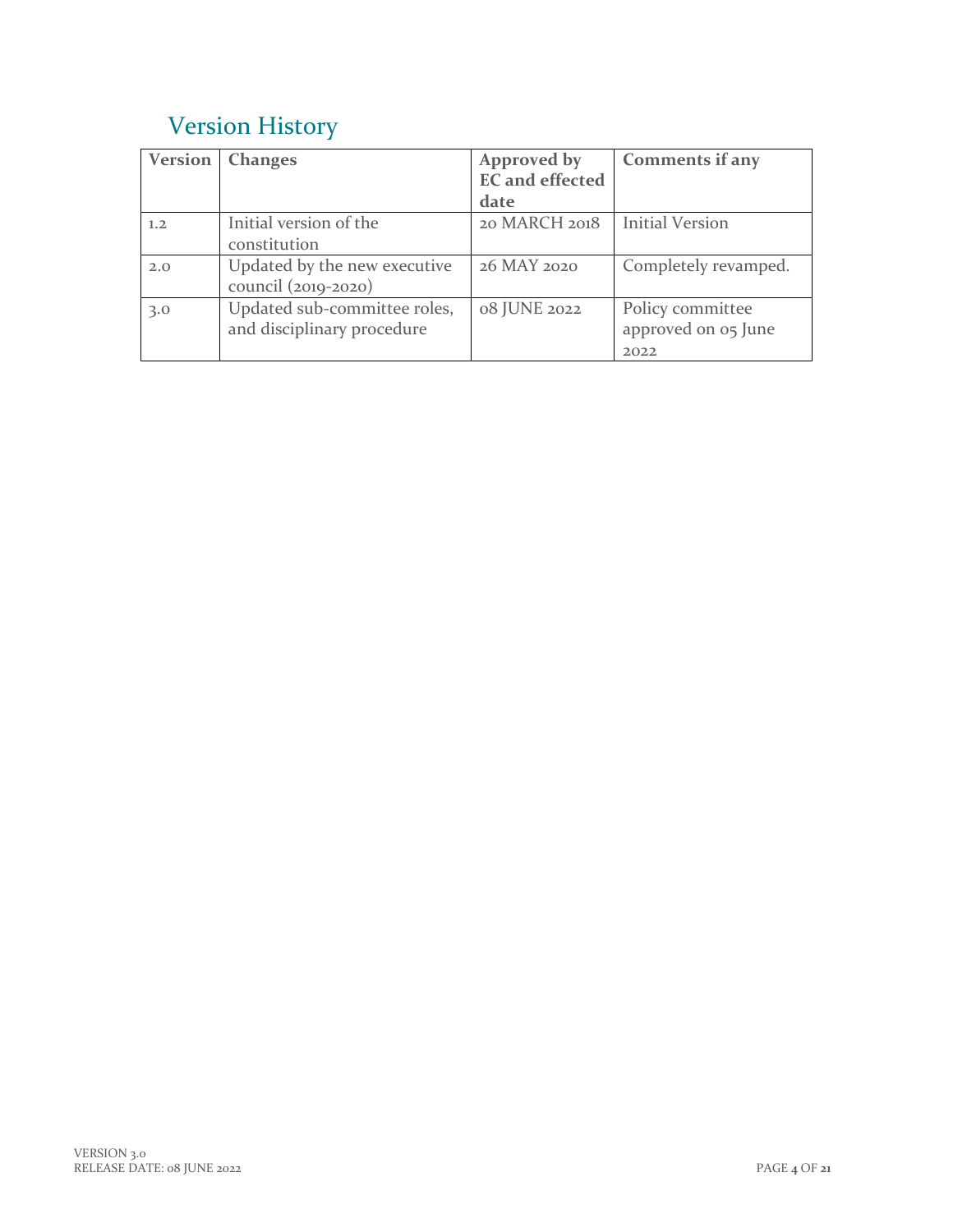### <span id="page-4-0"></span>1. Aims

- 1. To establish a department of Tamil Studies in prominent UK Universities.
- 2. To act as a hub providing access to Tamil language education at further and higher University level.
- 3. To enable the awarding of UCAS points to the students that elect Tamil language at A Level.
- 4. Support digitisation of Tamil palm-leaf manuscripts, rare books and other historic materials, and make them available to research communities.

## <span id="page-4-1"></span>2. Objectives

- 1. To set up a department of Tamil at SOAS, University of London, and then expand it to other UK universities such as Oxford, Cambridge, Edinburgh etc..
- 2. To run a fundraising campaign to co-fund the establishment and functioning of the department of Tamil at SOAS, University of London.
	- a. To raise a fund of Ten million GBP. (Six Million for the departmental activities and Four Million for scholarships.)
	- b. The corpus collected will be kept in an endowment fund and only the proceeds (income/interest) of that fund will be used for the functioning of the Department of Tamil.
	- c. The proceeds from the above mentioned endowment fund will be used only for the Department of Tamil at SOAS.
	- d. If the proceeds are not used in part or full for a particular year, the unused portion gets added to the corpus of the endowment fund.
	- e. A fixed percentage of the annual proceeds generated will be added into the corpus fund to increase the capital over time and thereby to generate more proceeds in the long run.
- 3. The Department of Tamil formed at SOAS, with the funds raised by TamilStudiesUK will implement the following Minimum Value Programs (MVPs):
	- a. To recruit the human resources required to run the department.
	- b. To offer full time courses in Tamil at the bachelors, masters and research levels.
		- 1. Set up necessary scholarships.
		- 2. Establish necessary Research Fellowship.
	- c. To offer Tamil as a separate module as elective ancillaries for the students of other disciplines from SOAS, as well as the other institutions under the University of London.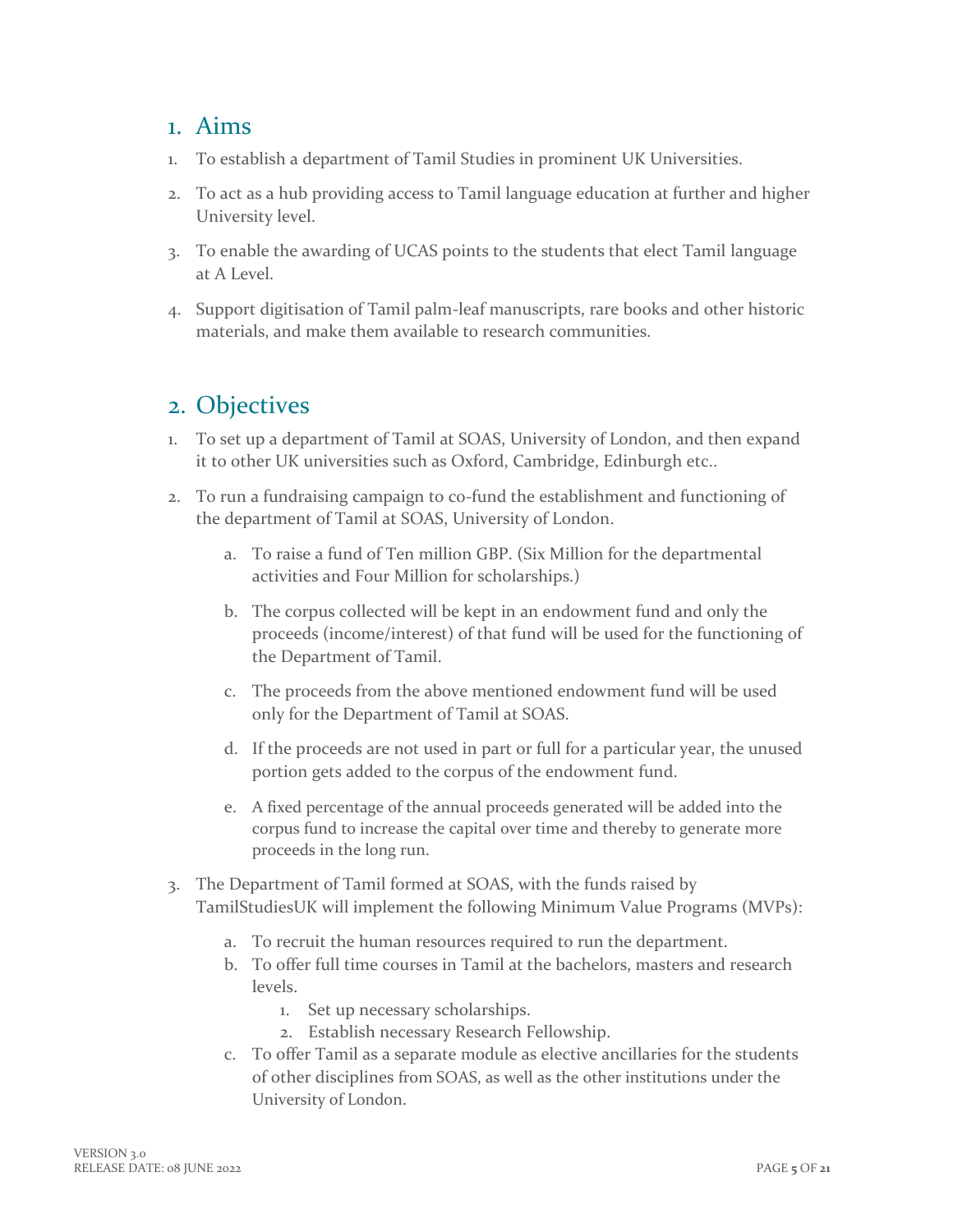- d. To digitise the palm leaf manuscripts and rare books from UK, starting from the ones available at SOAS, and make them available.
- e. To come up with a syllabus for the Tamil language for the Tamil Schools in UK from Year 1 to GCSE and A level. .
- f. To construct a curriculum framework for the Tamil Language examination. This will cover the basic, preliminary and intermediate levels as well as the 'A' Level examination to be used in all Tamil Schools in the United Kingdom to enable the awarding of the UCAS points.
- g. To encourage and invite professors and scholars in Tamil from various Universities around the world.
- <span id="page-5-0"></span>4. Based on the above Aims and Objectives, agree a "Memorandum of Understanding" with SOAS, University of London.

# 3. Organisational Structure

The TamilStudiesUK will be managed by the Executive Council supported by a set of committees.

The organisation will have the following groups or committees:

#### <span id="page-5-1"></span>FOUNDERS GROUP

The founders group comprises the original founders of this organisation.

#### <span id="page-5-2"></span>Roles

The only role in this group is "Founder Members".

#### <span id="page-5-3"></span>Responsibilities

There are no defined responsibilities for the founder members. This group is an honorary group and members only hold honorary positions with no responsibilities unless they are members of any other groups.

#### <span id="page-5-4"></span>**Eligibility**

People who originally founded this organisation and started the campaign.

#### <span id="page-5-5"></span>Term

The members of this group will hold this honorary positions for their lifetime.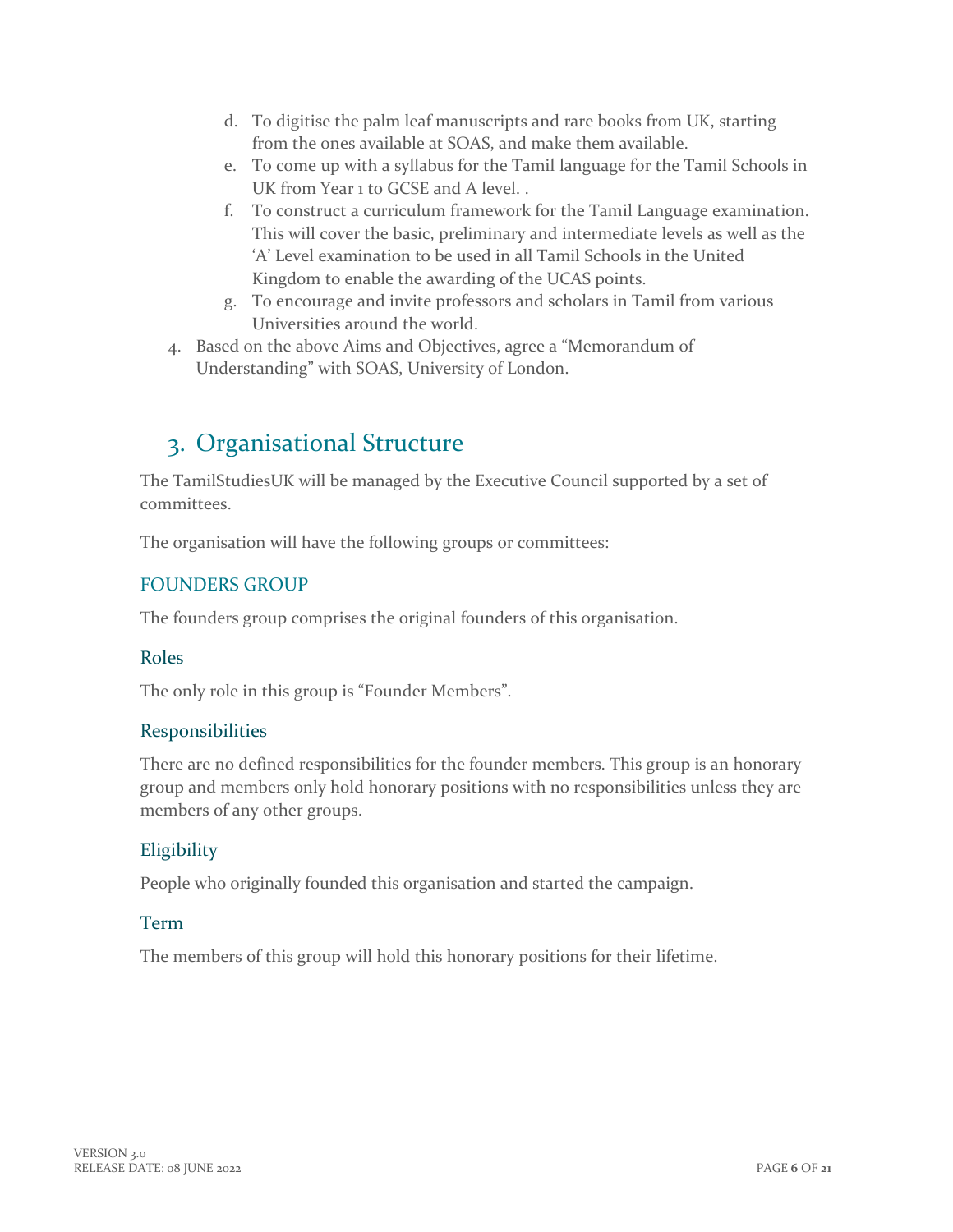#### <span id="page-6-0"></span>PATRONS GROUP

A person of high and honourable position in the Society that will support TamilStudiesUK.

#### <span id="page-6-1"></span>Roles

The only role in this group is "Patrons".

#### <span id="page-6-2"></span>Eligibility

The Executive Council will invite a person to be a patron.

#### <span id="page-6-3"></span>Term

The members of this group will remain as patrons until they resign or the EC decides their services are no more needed. Disciplinary procedure applies to the Patrons group.

#### <span id="page-6-4"></span>EXECUTIVE COUNCIL

The set of people that run the organisation and manage other groups and members.

#### <span id="page-6-5"></span>Roles

The following are the roles in the Executive Council:

- 1. President
- 2. Vice President
- 3. Secretary
- 4. Vice Secretary
- 5. Treasurer
- 6. Vice Treasurer
- 7. Up to five Executive Members

#### <span id="page-6-6"></span>Responsibilities

- 1. Core operations of the organisation.
- 2. Spearheading the campaign.
- 3. Appoint or remove members of other groups/committees (except the founders group), including the coordinator.
- 4. Coordination with the other groups with full participation
- 5. Liaison with SOAS, University of London.
- 6. Frame the strategies for the organisation.
- 7. Approve, monitor and moderate the activities of other groups, such as events organisation, events participation, running campaigns etc.
- 8. Authorise amendments to the constitution.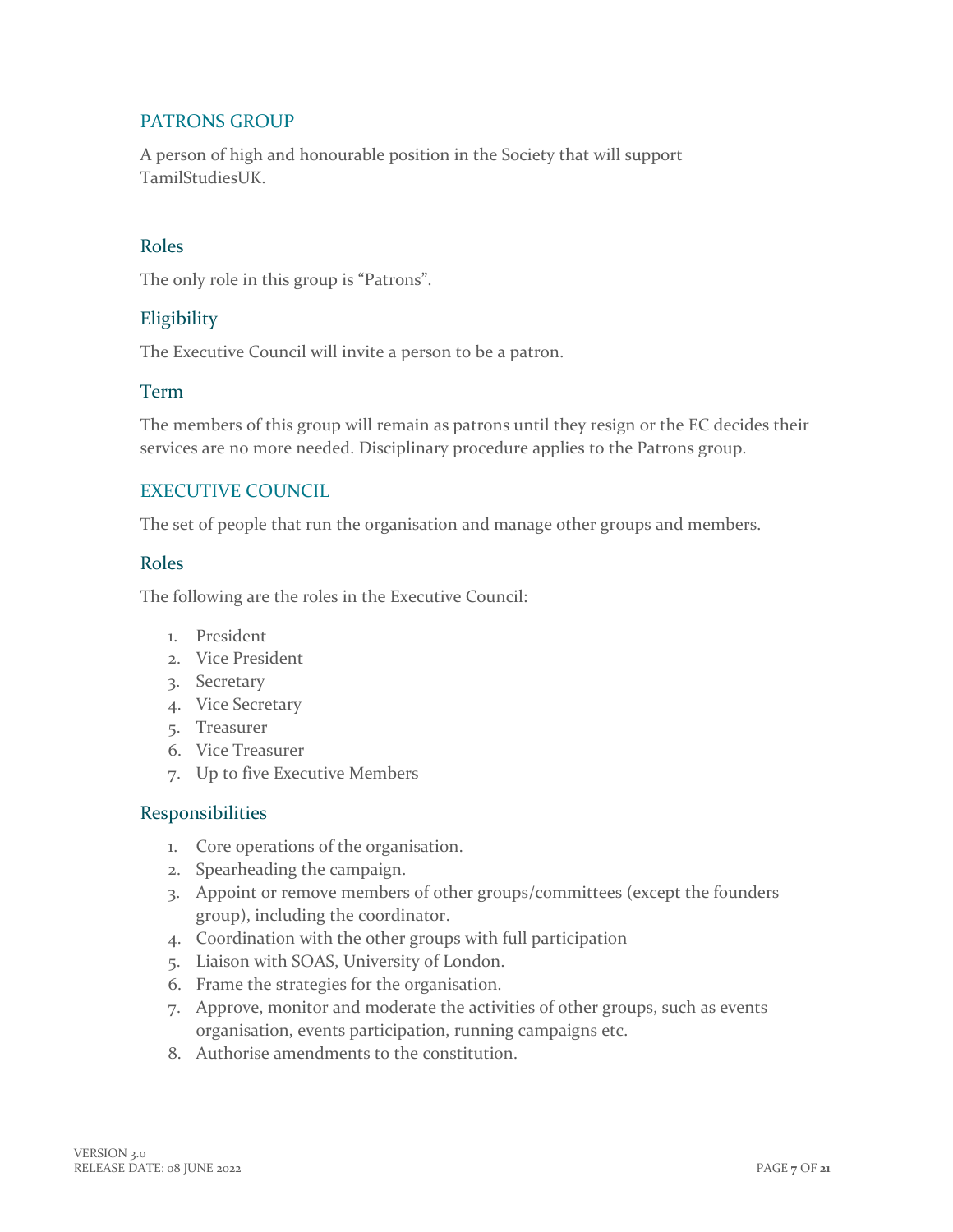#### <span id="page-7-0"></span>**Eligibility**

The members of the Executive Council are elected by members of the organisation. Only members that have at least two continuous years of paid membership or lifetime paid membership where life time membership is secured at least 1 year before the election date can file nominations or cast votes.

**Note**: To ensure continuity, it is important that some of the members of the council of a particular term remain in the council during the following term as well. In other words, the situation is to be avoided where completely new members are elected for all the posts.

This will be achieved by conducting the election for the posts of

- President, Secretary, Treasurer and the (up to) five Executive members on every "odd" year, and
- Vice President, Vice Secretary and Vice Treasurer on every "even" year.
- If a person in a "Vice Post" is nominated for the "Main Post", then election for that "Vice Post" will be conducted in the same year.
- If any council member resigns before the end of the two year period, an ad hoc election will be conducted.
- While maintaining continuity, this method will also ensure no member enjoys a term of more than two years without an election.
- The current executive council will serve up until the *£*10m fundraising goal is complete.
- Current Executive Council members shall opt to become an Advisory at their discretion if they couldn't fulfil their commitments to the campaign because of personal or other reasons.
- Disciplinary procedure applies to the Executive Council members.

#### <span id="page-7-1"></span>*Election Process*

- 1. One month before the end of each two-year period, the secretary will invite nominations for the posts falling vacant in that year, by giving one month notice before the election.
- 2. The members (that have two years of continuous paid membership or lifetime paid membership where life time membership is secured at least 1 year before the election date) have two weeks to file their nominations. All nominations must be filed two weeks before the election date.
- 3. Any withdrawal of a nomination must be done at least one week before the election date.
- 4. On the day of the election, the posts that have received only one nomination will have been elected unanimously. Any posts that have received more than one nomination will go for the poll. The person that receives the maximum votes will be elected for the given post.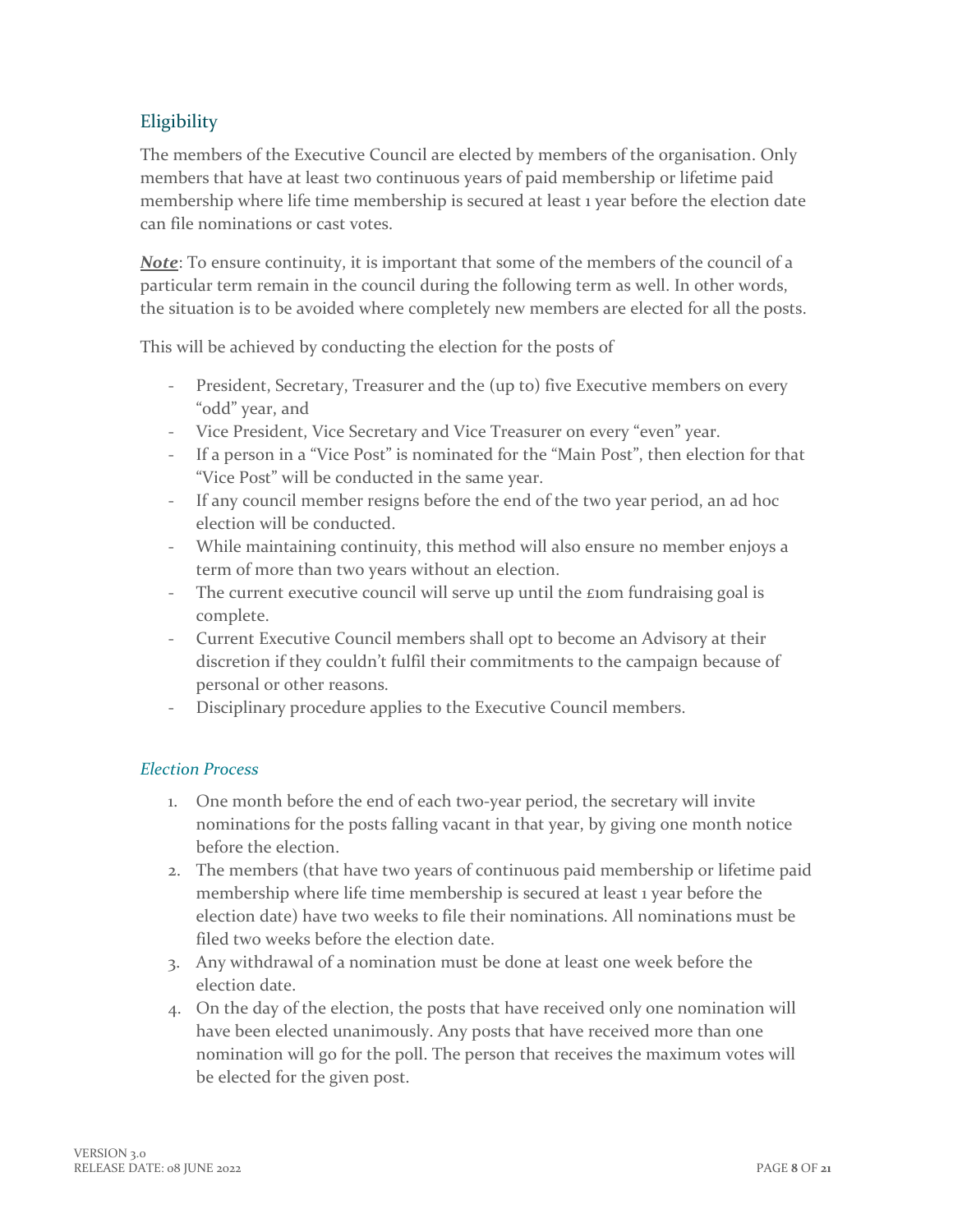- 5. Only members that have at least two years of continuous paid membership or lifetime paid membership where life time membership is secured at least 1 year before the election date, from UK, are eligible to cast their vote. One member can cast only one vote to a post.
- 6. After the election, the new office bearers will take charge from the outgoing members.
- 7. The new secretary will record the election information including the nominations, and results in the "Annexure 1" to the constitution and publish the same to the members of the organisation.
- 8. The new Executive Council after the election of the "odd" year would immediately appoint new members or reappoint existing members to the supporting groups/committees for a period of two years.
- 9. Outgoing members of the council will do a proper hand over to the incoming members for the respective posts. The handover would include the status of the ongoing activities, documentation and any other relevant information.
- 10. Election could be conducted within a two year period if any post falls vacant due to any reason.

#### <span id="page-8-0"></span>Term

The current executive council will serve up until the  $\epsilon$ 10m fundraising goal is complete.

- 1. The council members will remain in the elected post for the elected period of two years.
- 2. The member can resign before the two year period ends.
- 3. If the member acts with a conflict of interest, he can be removed from the council if the majority of the council approves it. First, the member should be given a verbal warning, followed by a written warning. If the member continues his actions in the same manner, then he or she could be removed before his term is completed.
- 4. Disciplinary procedure applies to the Executive Council members.

#### <span id="page-8-1"></span>ADVISORY GROUP

#### <span id="page-8-2"></span>Eligibility:

The advisory group would comprise of people

- That have held posts in EC in the past but want to take a back end role, going forward.
- With expertise in specific fields such as legal, financial, auditing, academics etc such that such expertise could be utilised for the cause of the organisation.
- From the SOAS, University of London, that could help with the campaign.
- That hold important positions in society such as an officer of a government body.
- That need not be a paid member and can be from any country.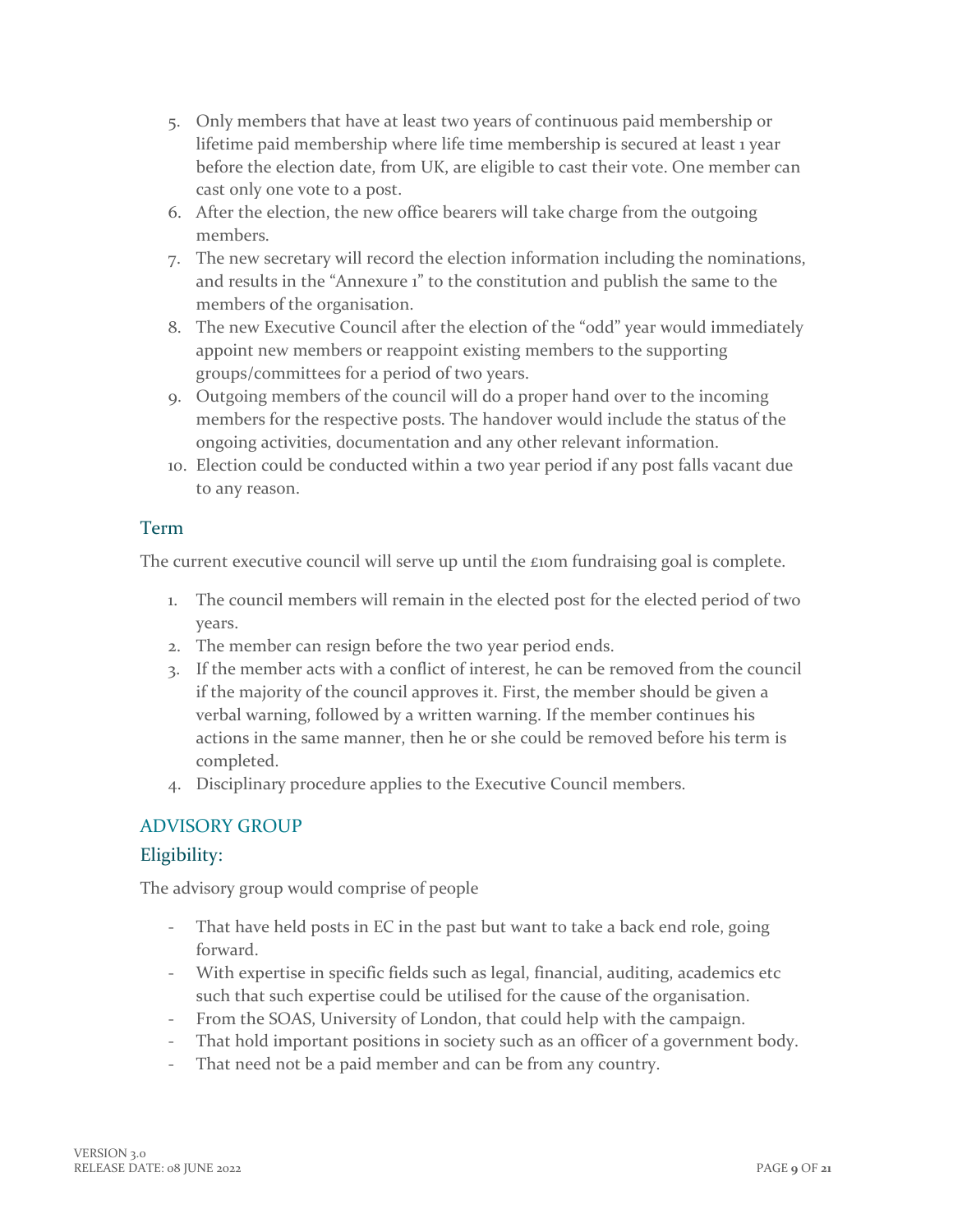#### <span id="page-9-0"></span>Selection

The advisory group members would be appointed by the Executive Council.

#### <span id="page-9-1"></span>Roles:

- Advisors (There shall be no coordinators in this group).

#### <span id="page-9-2"></span>Responsibilities:

- Offer advice in their area of expertise.
- Provide help and guidance when asked for by other members of the organisation.

#### <span id="page-9-3"></span>Term:

- Appointment is for 2 years.

- Advisory members can submit renomination request towards the end of their term.

- Executive council shall consider their request if their service is needed.

#### <span id="page-9-4"></span>SUPPORTING GROUPS/COMMITTEES

The Executive Council shall appoint a sub-committee or focus group to strengthen the campaign in certain areas. Following are some examples of sub-committees:

- 1. Operations Group (formerly Campaign Group)
	- a. Actively involved in all the fundraising activites
- 2. TamilStudiesUK Youngsters Group
	- a. Spead the campaign among the student communities and youth
- 3.
- 4. Event Management Group
	- a. Facilitate the events
	- b. Suggestion of dates
	- c. Technical help
- 5. International Campaign and Fundraising Group
	- a. Spread the campaign across the world
- 6. TamilStudiesUK WomenWing
	- a. Spread the campaign among the women community and involve them in the campaign.
- 7. Country Specific Groups, etc.
	- a. Focus groups in raising funds within that country.
- 8. Regional groups within UK
	- a. Regional groups in raising funds within UK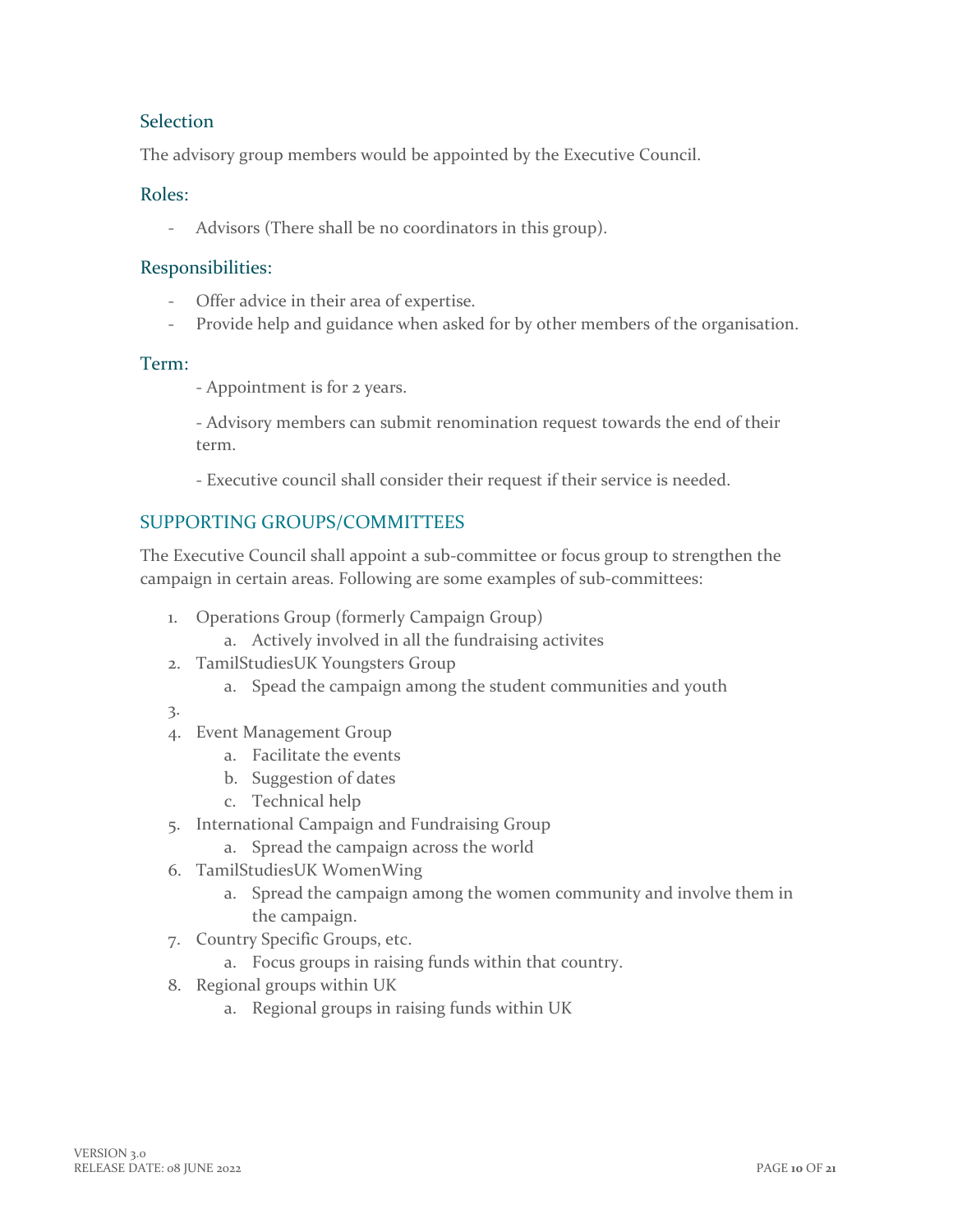#### <span id="page-10-0"></span>Roles

- 1. Group Coordinator
- 2. Group Member

#### <span id="page-10-1"></span>Term

The Executive Council appoints the coordinator and members of a group for a period of 2 years.

- The Executive Council can remove a member from these groups before the end of the 2 year term, if his/her services are no longer needed or if his/her activities work against the cause of the organisation.
- Sub-committee/Focus group shall self-organise, and have its freedom of operation provided that the constitution and fundraising charters are strictly followed and continuous fundraising efforts are demonstrated.
- Executive Council shall not worry about the nitty gritty.
- Disciplinary procedure applies to the sub-committee/focus group members.
- Executive council renews/reappoints the focus group towards the end of their term.
- If the group is inactive, or its service is not needed, Executive Council shall dissolve the group.
- A broad project proposal with financial projections and implications must be submitted to the Executive Council for approval.
- Executive Council can extend not exceeding 30% of the project cost as advance to meet the initial expenses. This will be done case by case analysis.
- Any projects must be approved by the Executive Council.
- A minimum of one Executive Council member shall be in the group.
- The sub-committee is responsible for maintaining financial transparency and submit accounts after the completion of each project.
- <span id="page-10-2"></span>Minutes should be submitted to the Executive Council.

# 4. Memberships

The membership to the organisation is open but at the discretion of the Executive Council.

The memberships are categorised as follows and all new members are to be approved by the Executive Council:

#### <span id="page-10-3"></span>MEMBERSHIP

#### <span id="page-10-4"></span>Full Membership

#### <span id="page-10-5"></span>*Eligibility*

- Should be a resident of the United Kingdom of Great Britain and Northern Ireland.
- A stipulated membership form needs to be filled up.
- Must be proposed and seconded by full members.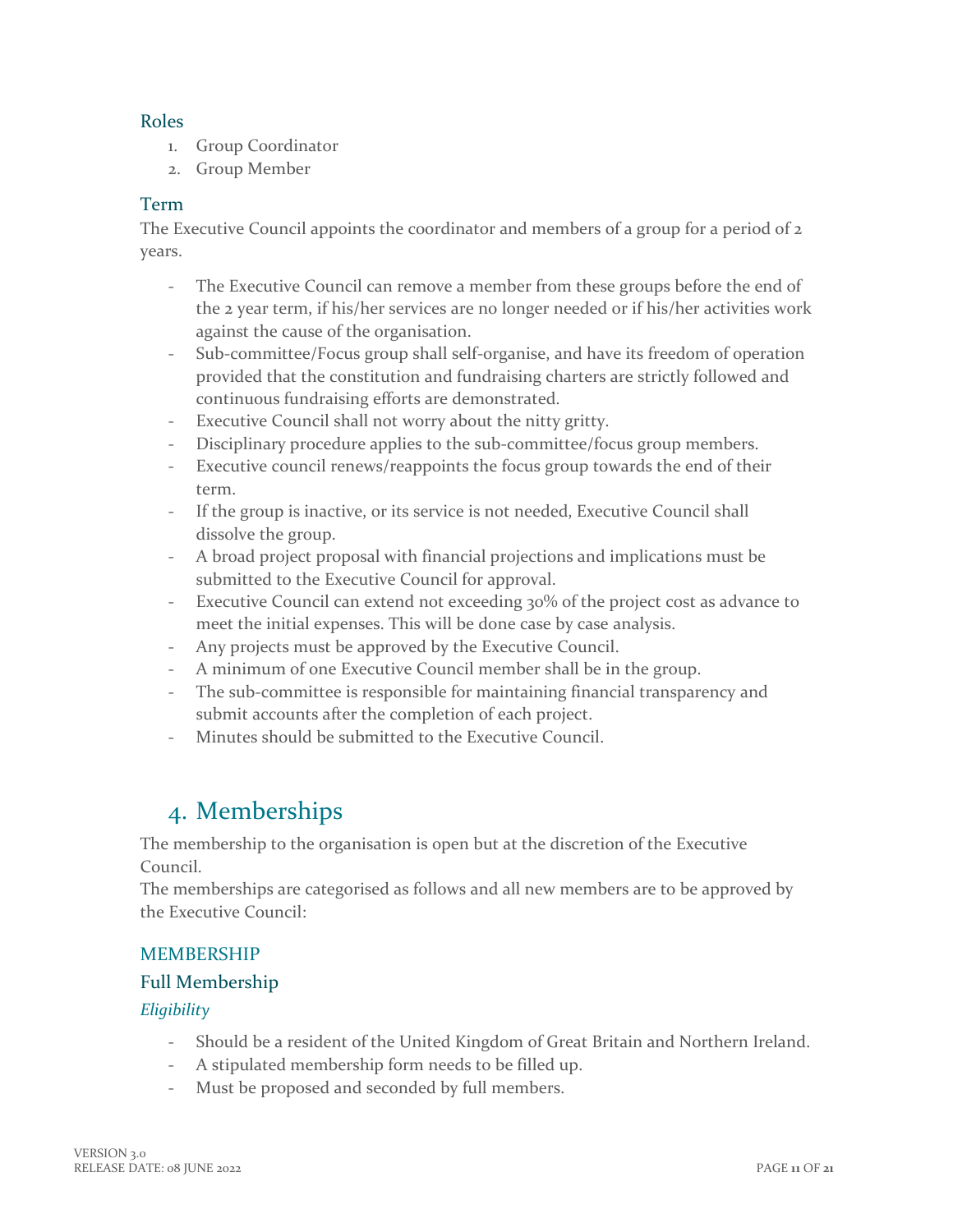- A standard membership fee of twelve GBP per annum should be paid while joining and again in the same month of joining every year.
- Alternatively, a life membership fee of one hundred and fifty GBP could be paid as a single payment while joining and can remain as a member for life. The life membership payment can also be paid in six instalments in six months. If a life membership fee is not fully paid, the membership will be converted into an annual membership for a corresponding number of years.
- Executive Council reviews this price regularly and increase it to a reasonable level agreed by the council.

#### <span id="page-11-0"></span>*Benefits*

- If two years of continuous paid membership or lifetime paid membership is held at least a year before the election date, the member is eligible to be nominated for a post in the Executive Council when an election is announced.
- If two years of continuous paid membership or lifetime paid membership is held at least a year before the election date, the member is eligible to vote in the Executive Council election.
- Can be appointed as a member of a supporting committee.

#### <span id="page-11-1"></span>Associate Membership

#### <span id="page-11-2"></span>*Eligibility*

- Could be from any country other than the United Kingdom of Great Britain and Northern Ireland.
- A standard membership form needs to be filled up.
- A membership fee of twelve GBP per annum should be paid while joining and renews every year.
- Alternatively, a life membership fee of one hundred and fifty GBP could be paid as a single payment while joining and can remain as a member for life. The life membership payment can also be paid in six instalments in six months. If a life membership fee is not fully paid, the membership will be converted into an annual membership for a corresponding number of years.
- Executive Council reviews this price regularly and increase it to a reasonable level agreed by the council.

#### <span id="page-11-3"></span>*Benefits*

- Can be appointed as a member of a supporting committee in their respective country.

#### <span id="page-11-5"></span><span id="page-11-4"></span>Nominal Membership (On hold. To be reviewed in 6 months) *Eligibility*

- Could be from any country
- No need to pay any fee.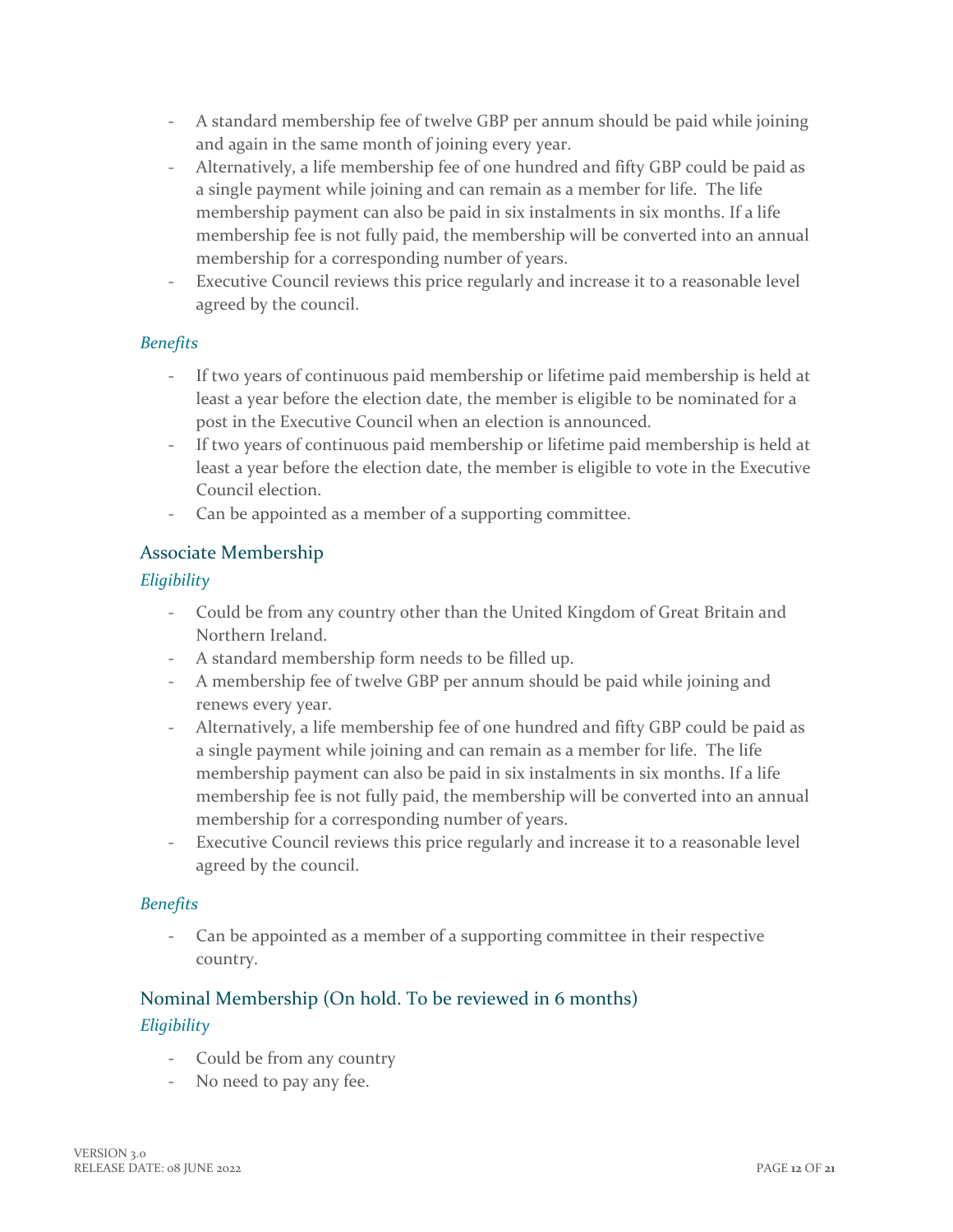#### <span id="page-12-0"></span>*Benefits*

Can be appointed as a member of a supporting committee in the country in which they are a resident.

#### <span id="page-12-1"></span>Organisational Membership

#### <span id="page-12-2"></span>*Eligibility*

- Only applicable to an organization. Not for individuals.
- Could be from any country
- This is a lifetime membership.
- The membership fee is  $\epsilon$ 300 (Three hundred British pounds) payable during the time of joining.
- Executive Council reviews this price regularly and increase it to a reasonable level agreed by the council.

#### <span id="page-12-3"></span>*Benefits*

- Discount will be offered to setup stalls during any functions organised by TamilStudiesUK.
- Discount on tickets will be offered to the representatives of the organisation to attend any functions organised by TamilStudiesUK.
- The logo of the organisation will be added to the TamilStudiesUK website.
- This benefits will be applied on case by case.

#### <span id="page-12-4"></span>*Restrictions*

- The organisation will not have voting rights in the elections of the Executive Council.
- The representatives of the organisation cannot contest the election of the Executive Council.

# <span id="page-12-5"></span>5. Charters

#### <span id="page-12-6"></span>CHARTER – EXECUTIVE COUNCIL

- 1. Council members will not have any conflicting interests such as roles in other organisations, social activities potentially harm the reputation of TamilStudiesUK, involvement of direct and extended relatives in the TamilStudiesUK, etc. and should disclose in advance and seek prior approval from the council
- 2. Each member will carry responsibility for a designated function and would pledge to fulfil that function by contributing efforts and resources to a reasonably agreed minimum level.
- 3. If any member acts against TamilStudiesUK's objective, or spread false or defamation information, Executive Council must be notified immediately by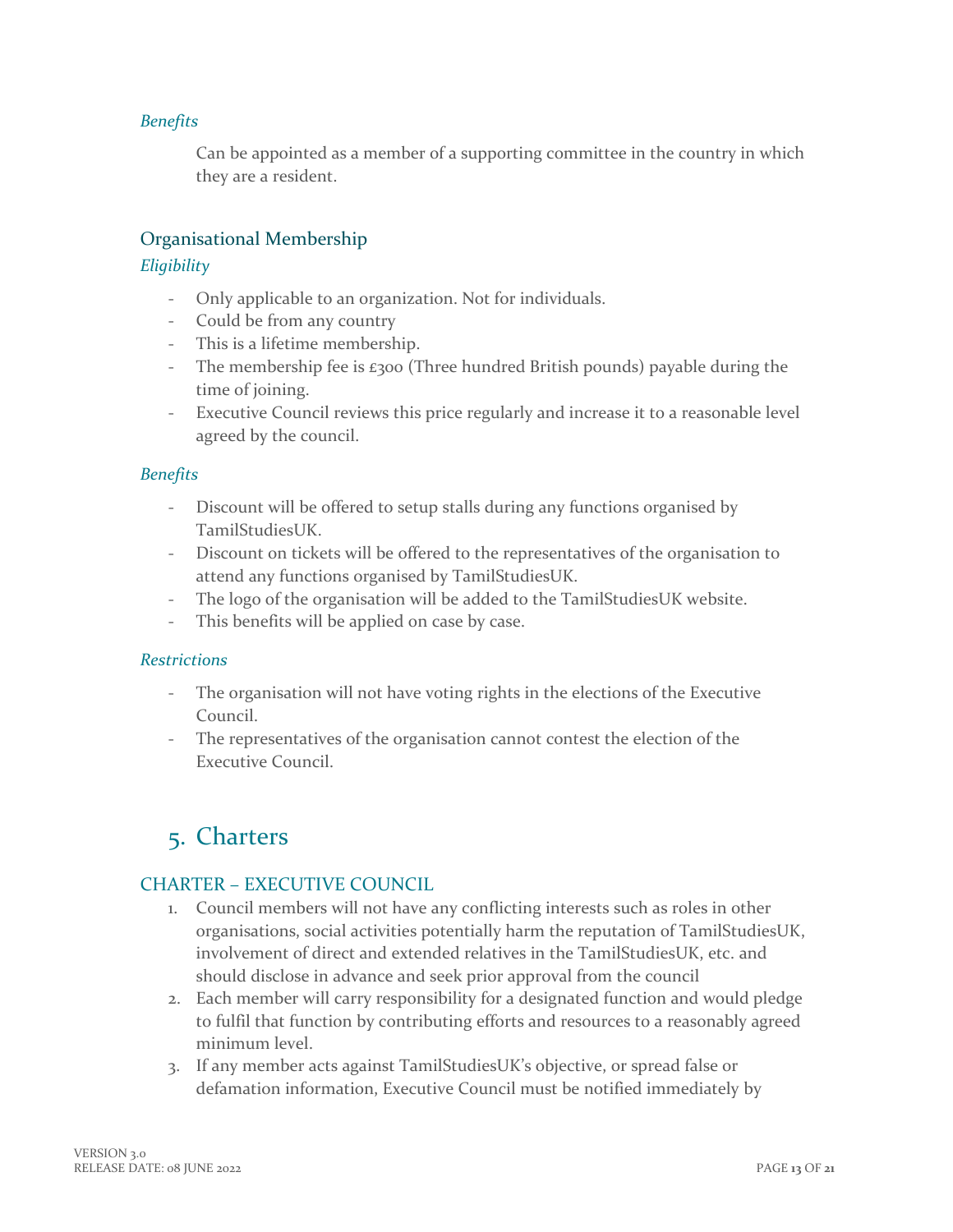writing. The matter will be investigated thoroughly by the Executive Council and if proven guilty, all positions from the respective members will be withdrawn and the membership will be revoked.

4. Maintain high decorum and confidentiality. The discussion within the committees must not be discussed outside. If violated, disciplinary action will be initiated.

#### <span id="page-13-0"></span>CHARTER – ALL MEMBERS AND VOLUNTEERS

- 1. Council members will not have any conflicting interests such as roles in other organisations, social activities potentially harm the reputation of TamilStudiesUK, involvement of direct and extended relatives in the TamilStudiesUK, etc. and should disclose in advance and seek prior approval from the council.
- 2. Each member will carry responsibility for a designated function and would pledge to fulfil that function by contributing efforts and resources to a reasonably agreed minimum level.
- 3. The draft of any press releases on behalf of TamilStudiesUK should be sent to the Executive Council for approval before publishing.
- 4. All intergroup communications, whatsapp messages, emails, etc. must be relevant to the campaign.
- 5. When any committee member has been inactive for a long time, the Secretary of the Executive Council will ask the member to confirm by a certain date if he/she will like to continue in his/her current position. If no reply is received before the given date, it will be assumed that the member does not like to continue in the position.
- 6. If any member acts against TamilStudiesUK's objective, or spread false or defamation information, Executive Council must be notified immediately. The matter will be investigated thoroughly by the Executive Council and if proven guilty, all positions from the respective members will be withdrawn and the membership will be revoked.
- 7. TamilStudiesUK is a non-religious, non-political group. All members must present neutrality all the time.
- 8. Maintain high decorum and confidentiality. The discussion within the committees must not be discussed outside. If violated, disciplinary action will be initiated.

#### <span id="page-13-1"></span>CHARTER – DISCIPLINARY PROCEDURE

- 1. All members, Executive Council, Sub-Committees/Focus Groups, Advisory Groups and Patrons are subject to the disciplinary procedure. These procedures are in place to protect the rights of any individual involved in the campaign from direct and indirect abuse, racial, religious and ethnic discriminations.
- 2. All members involved in the campaign must be treated with respect.
- 3. No form of verbal aggression, or disrespectful comments are allowed in the campaign.
- 4. No form of groupism is allowed. The sole purpose of "we" coming together is to complete the fundraising goal.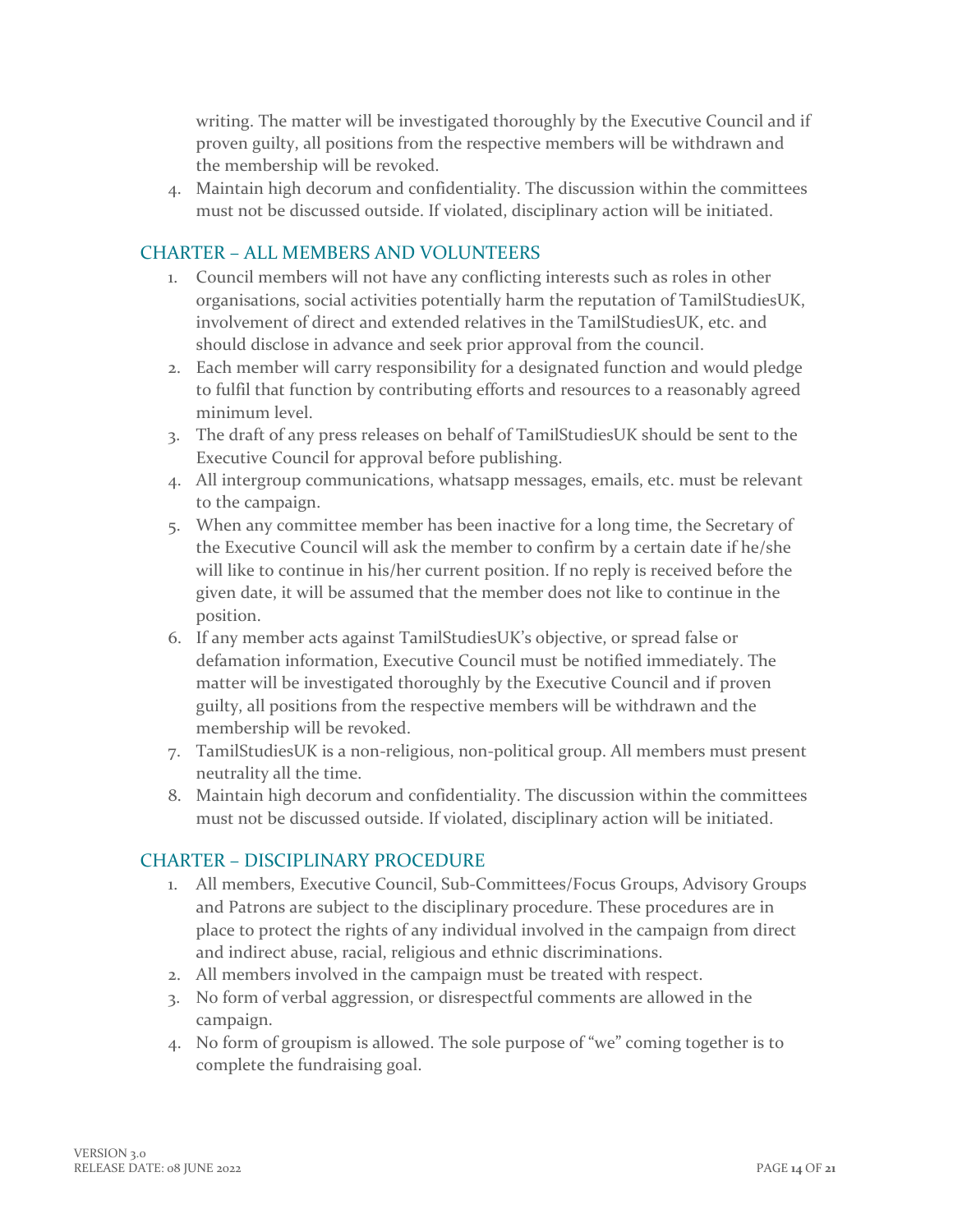- 5. Zero tolerance towards financial malpractices. If found guilty, immediate dismissal applies.
- 6. If a member involved in the campaign is felt threatened, or harmed in any way, Executive Council must be informed immediately in writing with the details and evidence to [contact@tamilstudiesuk.org.](mailto:contact@tamilstudiesuk.org) Executive Council will investigate the matter thoroughly and if proven guilty, based on the severity of the issue, either a written warning shall be issued or a dismissal applies. The third warning will be considered as dismissal.
- 7. Executive council regularly monitors the conduct and integrity of all the campaign members and provide regular feedbacks. If there is no improvement over a course of time, the council moves the respected member to advisory group or other roles according to the best interest of the campaign.
- 8. All meetings must be used for constructive campaign discussions only. Any harmful comments and clarifications must be done only in writing to [contact@tamilstudiesuk.org](mailto:contact@tamilstudiesuk.org) for Executive Council's perusal.
- 9. Members should request for disciplinary procedure only on genuine reasons and this procedure should not be misused. Executive Council has the right to take disciplinary action if this procedure is misused.

#### <span id="page-14-0"></span>CHARTER – MONEY MATTERS

- 1. A suitable Clubs and Societies or Community or Associations category bank account to hold all the Society's funds. The bank account shall be opened with any and upto three committee members.
- 2. The income into the Society's bank account may comprise any of the following sources:
	- 1. Membership fees.
	- 2. Any sponsorship money towards the administration, operation and campaign expenditure.
	- 3. Any monies given by SOAS towards the administration of the campaign.
- 3. The expenditure from the Society's bank account will be primarily towards the administration cost of the campaign.
- 4. The approved modes of raising funds will be as follows:
	- a. Direct Debits or BACS payment
	- b. Cheques or demand drafts addressed to "SOAS University of London" with a note saying that the donation is to support Tamil Studies.
	- c. Authorized campaign pages set up either by the University partner or this society.
	- d. Cash donation. The process of cash handling is explained in detail in "Annexure 2".
	- e. During the Covid-19 lockdown, the cheque handling process has been amended to accept donation to TamilStudiesUK account, and redirected to SOAS account for quick response and traceability.
- 5. The accounting year shall be from the  $1<sup>st</sup>$  of April till the  $3<sup>st</sup>$  of March.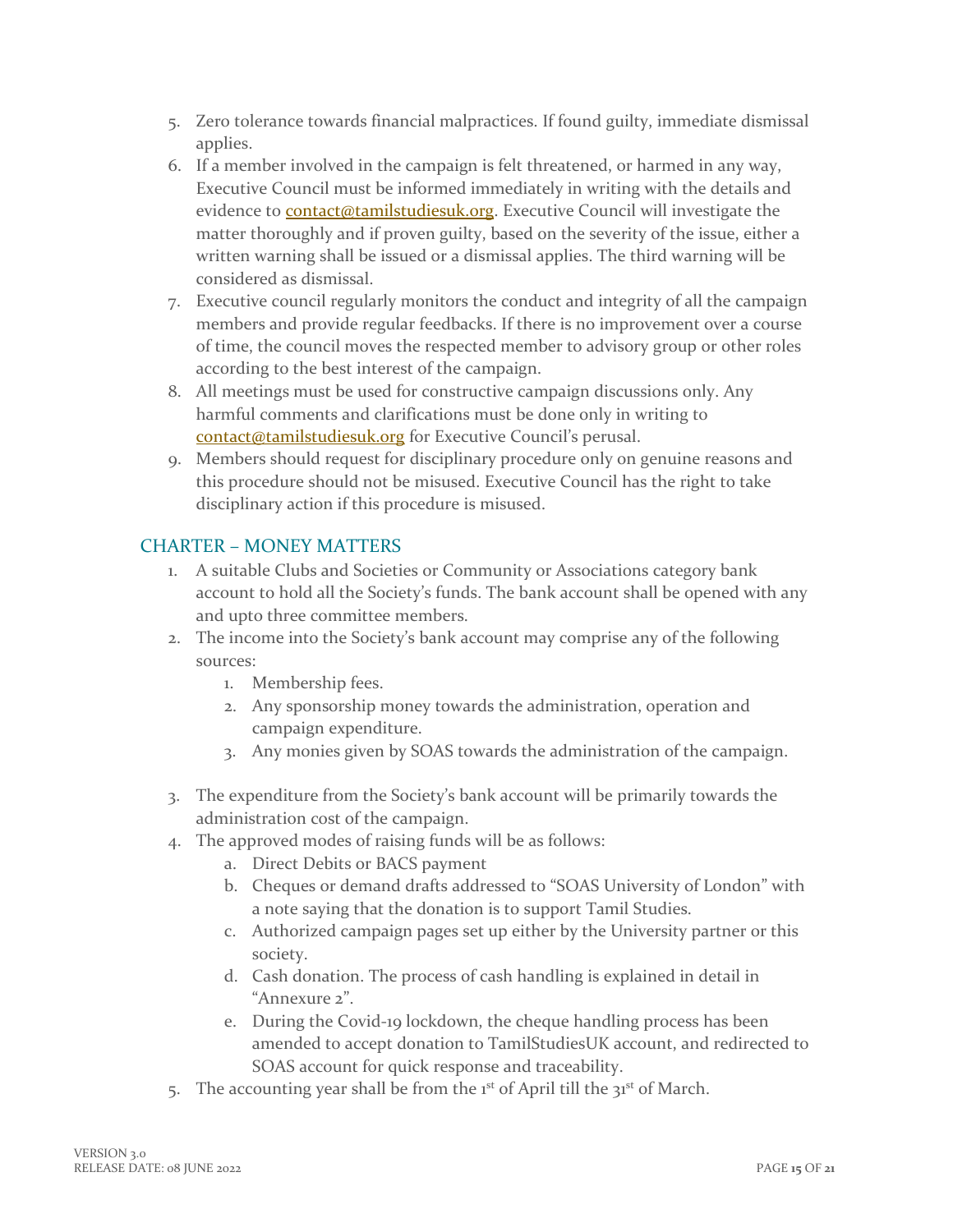- 6. An accountant's report shall be presented each year at the AGM.
- 7. Approval needed for any spending is tabulated below:

| <b>Amount</b>      | <b>Approving Body</b>                      |
|--------------------|--------------------------------------------|
| Upto 300 GBP       | President & Treasurer of the EC            |
| $300$ to $500$ GBP | President, Secretary & Treasurer of the EC |
| More than 500 GBP  | Majority of the EC.                        |

#### <span id="page-15-0"></span>CHARTER - CONSTITUTION

- 1. The Society will be governed as per this constitution and in due course, if necessary, in addition adapt the Model Articles of Association prescribed by the Charity Commission for Charitable Incorporated Organisation (CIO) and modified as required
- 2. Until such time this constitution will be the governing document.
- 3. If there arises a situation that cannot be handled by this constitution document, then guidance will be taken from the CIO Association Model mentioned in [https://www.gov.uk/government/uploads/system/uploads/attachment\\_data/file/5](https://www.gov.uk/government/uploads/system/uploads/attachment_data/file/562468/Association_Model_Constitution.pdf) [62468/Association\\_Model\\_Constitution.pdf](https://www.gov.uk/government/uploads/system/uploads/attachment_data/file/562468/Association_Model_Constitution.pdf)
- 4. The working model of this organisation would be based on the best practices of Research Councils UK, Charitable Educational Trusts such as Welcome Trust and Learned Societies such as Royal Society of Arts.

#### <span id="page-15-1"></span>Amendment Process

Any amendments to the constitution will be executed following the procedure enumerated below:

- 1. Any member can suggest changes to the Executive Council.
- 2. If it finds the suggestions valid, apt and necessary, the EC will direct the suggestions to the Policy Committee.
- 3. The Policy Committee will discuss these suggestions and draft the amendments in the respective sections of the constitution.
- 4. The EC will either approve the amendments or send it back to the Policy Committee with recommended alterations.

### <span id="page-15-2"></span>6. Annexure 1

Cash handling charter is defined in this section.

The charter has been defined in the attached document "TamilStudiesUK Cash donation collection procedure V1.pdf".

TamilStudiesUK Cash donation collection procedure V1.pdf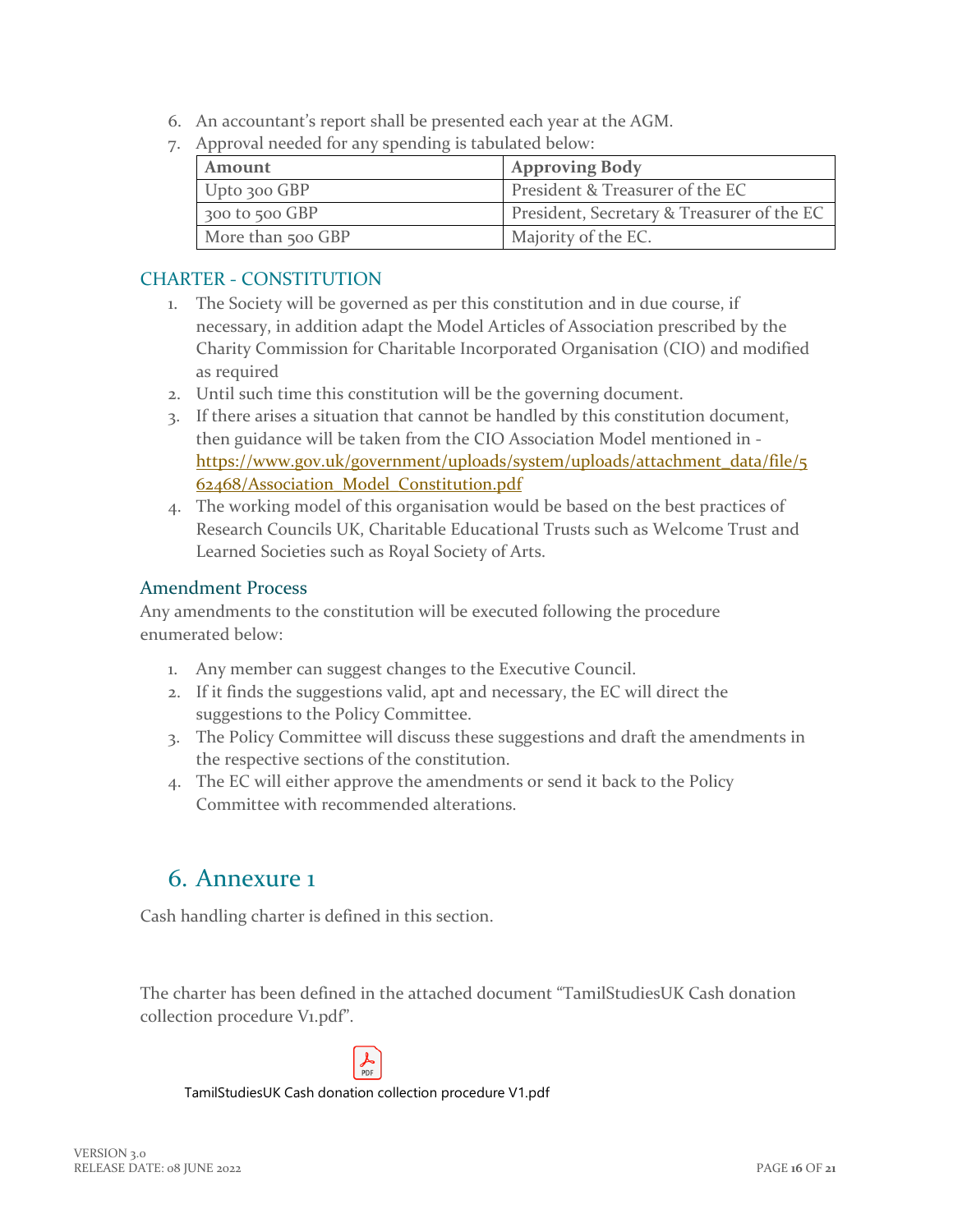# <span id="page-16-0"></span>7. Annexure 2

#### <span id="page-16-1"></span>INTRODUCTION:

The details of the office members will appear here, for every term.

#### <span id="page-16-2"></span>FOUNDING COMMITTEE

- 1. Selin George (President)
- 2. Sivanesan Matchendran
- 3. Bala Chandramohan
- 4. Palanivel Kulandaivel
- 5. Ponnammal F.J.
- 6. Senthilkumar Nagalingam
- 7. Kandasamy Selvan (Founding Treasurer)
- 8. Siva Pillai
- 9. Umadevi Sathyarajan

#### <span id="page-16-3"></span>ELECTION RESULTS:

The elected members of the Executive Council based on the election conducted on  $4^{\text{th}}$ January 2020 are as follows. All were elected unanimously.

| <b>Person Name</b>       | Role                  | <b>Effective From</b> | <b>Effective Till</b> |
|--------------------------|-----------------------|-----------------------|-----------------------|
| Mr. Selin George         | President             | 04 January 2020       | 03 January 2023       |
| Mr. A.K.Rajeshkumar      | <b>Vice President</b> | 04 January 2020       | 03 January 2022       |
| Mr. Sivaleelan Sivanesan | Secretary             | 04 January 2020       | 03 January 2023       |
| Mr. Wimaladasan          | <b>Vice Secretary</b> | 06 January 2020       | 05 January 2022       |
| Mr. Tharmendiran         | <b>Treasurer</b>      | 04 January 2020       | 03 January 2023       |
| Mrs.Ponnamal Joseph      | Vice Treasurer        | 06 January 2020       | 05 January 2022       |
| Mr. Siva Pillai          | Member                | 04 January 2020       | 05 January 2023       |
| Mr. Rajaboopathy         | Member                | 04 January 2020       | 05 January 2023       |
| Mr. Waran Kangeyan       | Member                | 04 January 2020       | 05 January 2023       |
| Dr. Manibabu             | Member                | 06 January 2020       | Resigned on Aug 2020  |
| Mr. Sri Sundaram         | Member                | 04 January 2020       | 03 January 2023       |

#### <span id="page-16-4"></span>APPOINTMENTS:

The Executive Council made the following appointments on the  $7<sup>th</sup>$  October 2020 for a period of 3 months:

| <b>Person Name</b> | Role   | Committee                            | <b>Effective From</b> |
|--------------------|--------|--------------------------------------|-----------------------|
| Mrs.Sivananthi     | Member | Executive Council $7th$ October 2020 |                       |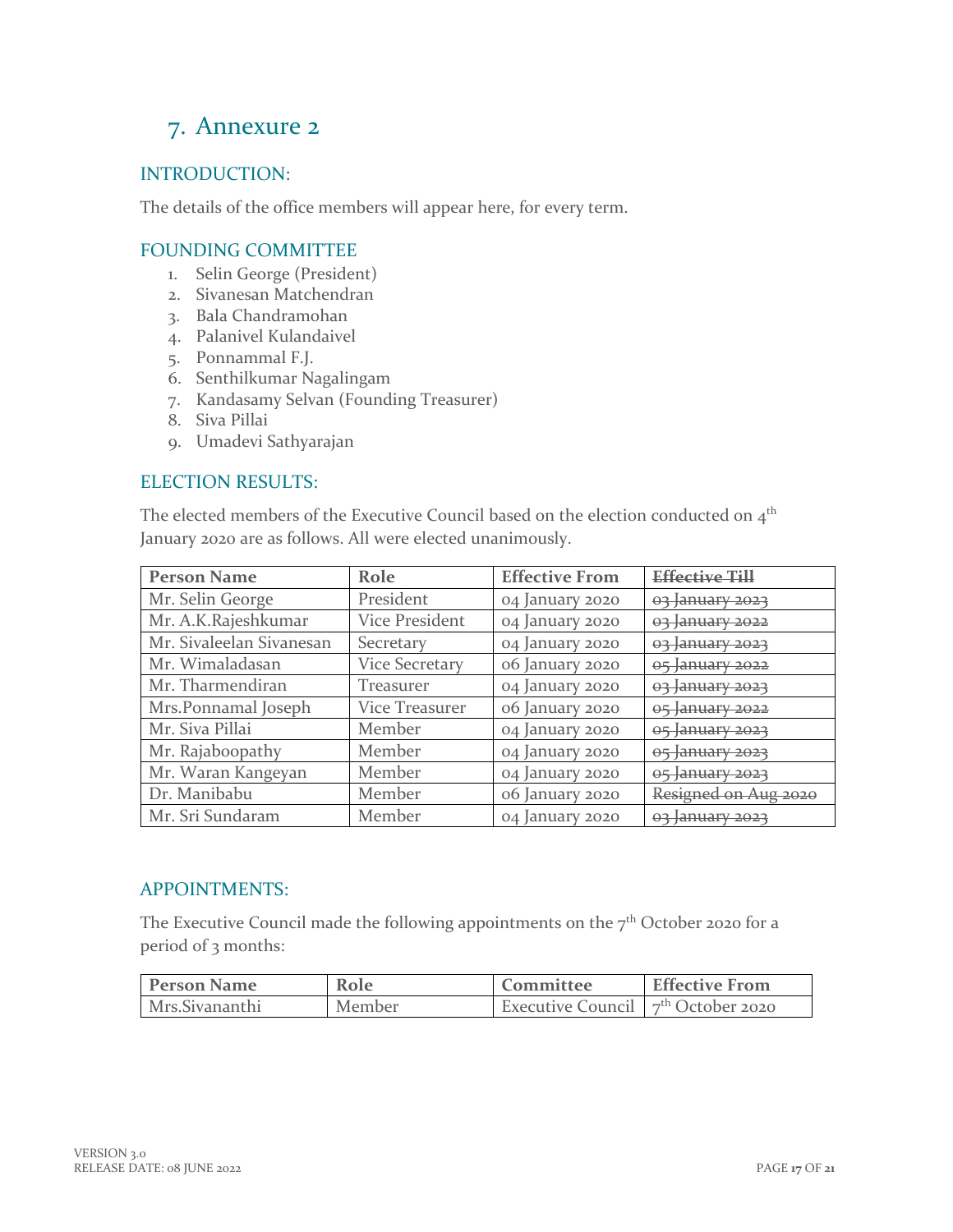The Executive Council made the following appointments on the 22<sup>nd</sup> October 2020:

| <b>Person Name</b> | Role        | Committee       | <b>Effective From</b>                |
|--------------------|-------------|-----------------|--------------------------------------|
| Mr. Siva Pillai    | Coordinator | India Committee | $\sim$ 22 <sup>nd</sup> October 2020 |
| Mrs. Ponnammal     | Assistant   | India Committee | 22 <sup>nd</sup> October 2020        |
| Joseph             | Coordinator |                 |                                      |

The Executive Council made the following appointments on the 6<sup>th</sup> January 2021 for a period of 3 months:

| <b>Person Name</b> | Role   | Committee                            | <b>Effective From</b> |
|--------------------|--------|--------------------------------------|-----------------------|
| Mrs.Sivananthi     | Member | Executive Council $7th$ January 2021 |                       |

Following role changes occurred on 15<sup>th</sup> June 2022:

| <b>Person Name</b>  | Role               | Committee                                    | <b>Effective From</b> |
|---------------------|--------------------|----------------------------------------------|-----------------------|
| Mr. Tharmendiran    | Stepped down as    | <b>Executive Council</b>                     | $16th$ June 2022      |
|                     | Treasurer          |                                              |                       |
| Mr. A.K.Rajeshkumar | Stepped down as    | Executive Council 16 <sup>th</sup> June 2022 |                       |
|                     | Vice-President     |                                              |                       |
| Mr. A.K.Rajeshkumar | Appointed as       | Executive Council 16 <sup>th</sup> June 2022 |                       |
|                     | Treasurer          |                                              |                       |
| Mr. Sri Sundaram    | Appointed as Vice- | Executive Council 16 <sup>th</sup> June 2022 |                       |
|                     | President          |                                              |                       |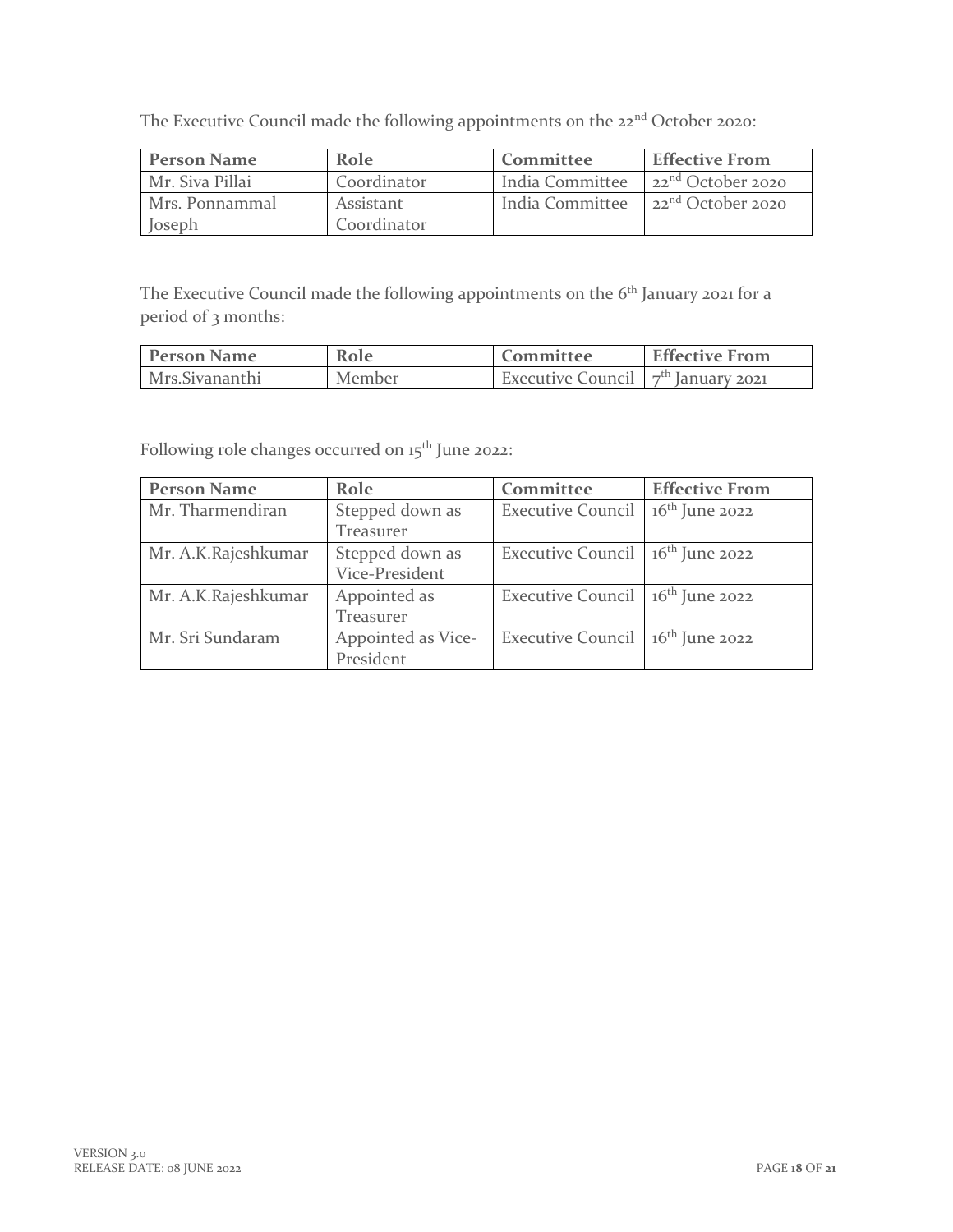# <span id="page-18-0"></span>History of Amendments

| Amendment Date: 22 Oct 2020 |                                                                              | Version: 2.1 |  |
|-----------------------------|------------------------------------------------------------------------------|--------------|--|
| <b>Section</b>              | <b>Supporting Groups/Committees</b>                                          |              |  |
| Previous                    | 5. TamilStudiesUK - Country groups such as India Group,                      |              |  |
| Content                     | Singapore Group, Malaysia Group etc.                                         |              |  |
| Amended                     | 5. TamilStudiesUK - Country groups such as India Group,                      |              |  |
| Content                     | Singapore Group, Malaysia Group etc.                                         |              |  |
|                             | Effective from 28 <sup>th</sup> October 2020, the coordination of the "India |              |  |
|                             | Committee" will be handled by the TamilStudiesUK Executive                   |              |  |
|                             | Council. India committee members will become campaigners.                    |              |  |
|                             | Photo identity cards will be issued accordingly.                             |              |  |

| Amendment Date: 22 Oct 2020                           |                                                                        | Version: 2.1                    |
|-------------------------------------------------------|------------------------------------------------------------------------|---------------------------------|
| <b>Section</b><br><b>Supporting Groups/Committees</b> |                                                                        |                                 |
| Previous                                              | 6. Constitution Group                                                  |                                 |
| Content                                               |                                                                        |                                 |
| Amended                                               | 6. Constitution Group                                                  |                                 |
| Content                                               | Effective from 28 <sup>th</sup> October 2020, the "Constitution Group" |                                 |
|                                                       |                                                                        | will become the "Policy Group". |

| <b>Amendment Date: 22 Oct 2020</b>                                                 |  | Version: 2.1 |
|------------------------------------------------------------------------------------|--|--------------|
| <b>Section</b><br>Annexure $2 \rightarrow$ Appointments                            |  |              |
| <b>Added Content</b><br>Added the details of new appointments made on 22 Oct 2020. |  |              |

| Amendment Date: 22 Oct 2020 |                                                                                                                                                                                                                                                                                                                                                                                                                                                                                     | Version: 2.1 |
|-----------------------------|-------------------------------------------------------------------------------------------------------------------------------------------------------------------------------------------------------------------------------------------------------------------------------------------------------------------------------------------------------------------------------------------------------------------------------------------------------------------------------------|--------------|
| <b>Section</b>              | <b>CHARTER - CONSTITUTION -&gt; Amendment Process</b>                                                                                                                                                                                                                                                                                                                                                                                                                               |              |
| <b>Previous</b>             | Any amendments to the constitution will be executed following the                                                                                                                                                                                                                                                                                                                                                                                                                   |              |
| Content                     | procedure enumerated below:                                                                                                                                                                                                                                                                                                                                                                                                                                                         |              |
|                             | Any member can suggest changes to the Executive Council.<br>1.<br>2. If it finds the suggestions valid, apt and necessary, the EC<br>will direct the suggestions to the constitution committee.<br>The constitution committee will discuss these suggestions<br>3.<br>and draft the amendments in the respective sections of the<br>constitution.<br>4. The EC will either approve the amendments or send it back<br>to the constitution committee with recommended<br>alterations. |              |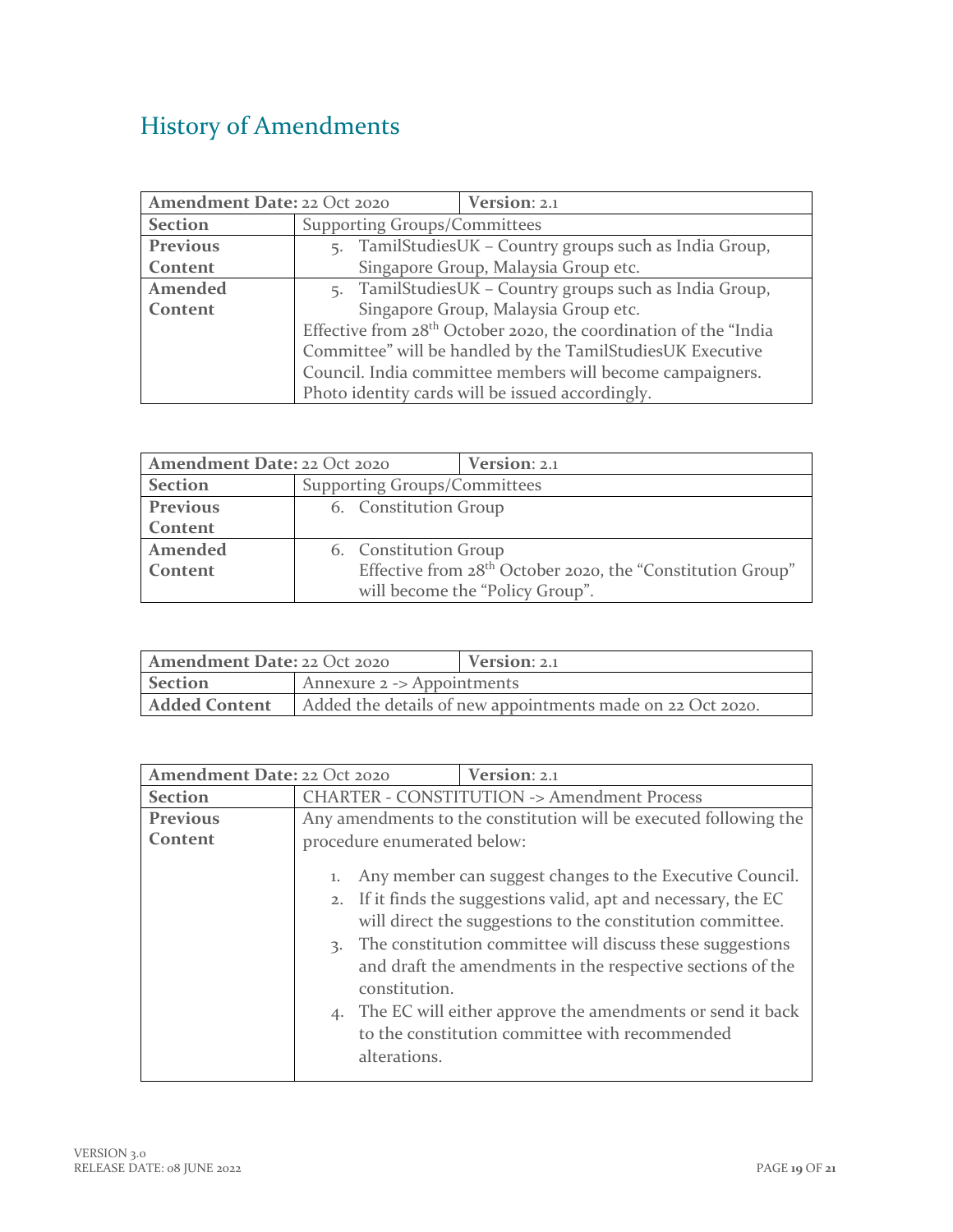| Amended | Any amendments to the constitution will be executed following the                                                                                                                                                                                                                                                                                                                                                                                                           |  |
|---------|-----------------------------------------------------------------------------------------------------------------------------------------------------------------------------------------------------------------------------------------------------------------------------------------------------------------------------------------------------------------------------------------------------------------------------------------------------------------------------|--|
| Content | procedure enumerated below:                                                                                                                                                                                                                                                                                                                                                                                                                                                 |  |
|         | Any member can suggest changes to the Executive Council.<br>1.<br>2. If it finds the suggestions valid, apt and necessary, the EC<br>will direct the suggestions to the Policy Committee.<br>The Policy Committee will discuss these suggestions and<br>$\mathcal{R}$ .<br>draft the amendments in the respective sections of the<br>constitution.<br>4. The EC will either approve the amendments or send it back<br>to the Policy Committee with recommended alterations. |  |

| Amendment Date: 23 Feb 2021 |                                                                     | Version: 2.1                                                        |
|-----------------------------|---------------------------------------------------------------------|---------------------------------------------------------------------|
| <b>Section</b>              | Objectives: 3f                                                      |                                                                     |
| <b>Previous</b>             | To construct a curriculum framework for the Tamil Language          |                                                                     |
| Content                     | examination. This will cover the basic, preliminary and             |                                                                     |
|                             | intermediate levels as well as the 'A' Level examination to be used |                                                                     |
|                             | in all Tamil Schools in the United Kingdom. Each examination        |                                                                     |
|                             | level will be awarded UCAS points.                                  |                                                                     |
| Amended                     | To construct a curriculum framework for the Tamil Language          |                                                                     |
| Content                     | examination. This will cover the basic, preliminary and             |                                                                     |
|                             |                                                                     | intermediate levels as well as the 'A' Level examination to be used |
|                             |                                                                     | in all Tamil Schools in the United Kingdom to enable the awarding   |
|                             | of the UCAS points.                                                 |                                                                     |

| Amendment Date: 23 Feb 2021 |                                                                            | Version: 2.1                                                  |
|-----------------------------|----------------------------------------------------------------------------|---------------------------------------------------------------|
| <b>Section</b>              | Charters                                                                   |                                                               |
| <b>Added</b> new            | <b>CHARTER - All Members and Volunteers</b>                                |                                                               |
| Content                     | The draft of any press releases on behalf of TamilStudiesUK<br>1.          |                                                               |
|                             | should be sent to the Executive Council for approval before<br>publishing. |                                                               |
|                             |                                                                            |                                                               |
|                             |                                                                            | 2. When any committee member has been inactive for a long     |
|                             |                                                                            | time, the Secretary of the Executive Council will ask the     |
|                             |                                                                            | member to confirm by a certain date if he/she will like to    |
|                             |                                                                            | continue in his/her current position. If no reply is received |
|                             |                                                                            | before the given date, it will be assumed that the member     |
|                             |                                                                            | does not like to continue in the position.                    |

| Amendment Date: 23 Feb 2021 |                                                      | Version: 2.1 |
|-----------------------------|------------------------------------------------------|--------------|
| <b>Section</b>              | Memberships                                          |              |
| <b>Added new</b>            | A new section "Organizational Membership" was added. |              |
| Content                     |                                                      |              |